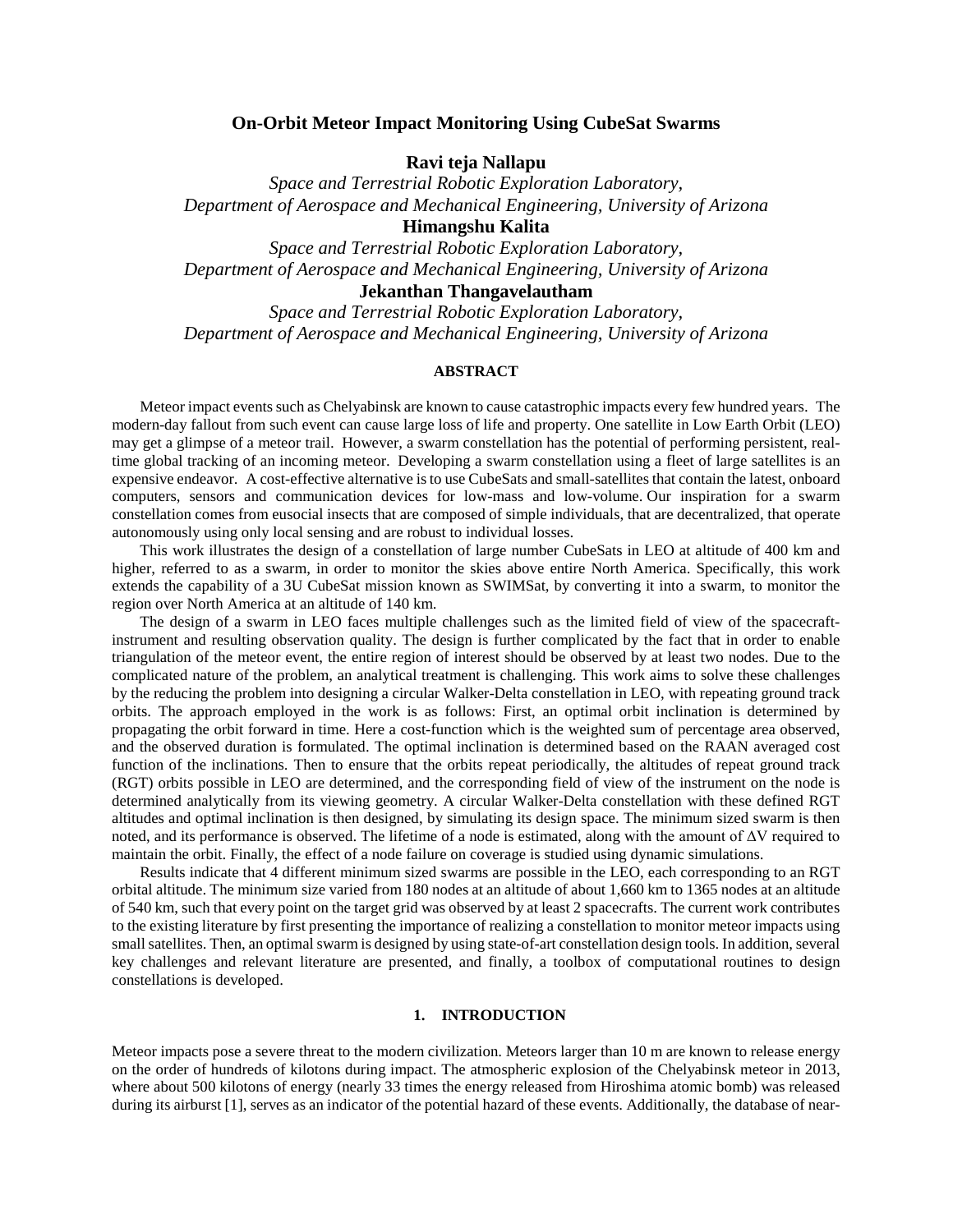Earth objects maintained by NASA-JPL, reports that at least 600 meteor events with energies greater than 0.1 kilotons were recorded in the last 30 years [2]. The modern-day fall out of such impact events can be catastrophic. Therefore, there is a strong need to have a real-time monitoring network that can provide an advance warning, and help us prepare for countermeasures. To this effect, the SWIMSat (Space based Wide-angle Imaging of Meteors Satellite) mission was proposed as a first step towards realizing such a network [3]. The SWIMSat mission consists of two 3U CubeSat, in low Earth orbit (LEO) at an altitude of 450 km. The payload of SWIMSat is a wide-angle camera with an angular field of view (AFOV) of 143 deg. The different subsystem components of the SWIMSat spacecraft are shown in Fig.1.



Fig. 1. A sectional view of the SWIMSat spacecraft revealing its different subsystem components.

Once, a meteor enters the field of view (FOV) of SWIMSat, a spacecraft uses its onboard vision processing algorithms to detect the event and then uses its attitude determination and control system to track the meteor [3, 4]. A second spacecraft is notified and both track and determine the position, velocity and acceleration of the object. The obtained data is then downlinked to a ground station, with its onboard UHF communications system, for further analysis. These operations of SWIMSat are summarized in Fig.2.



Fig. 2. The concept of operations of the SWIMSat mission.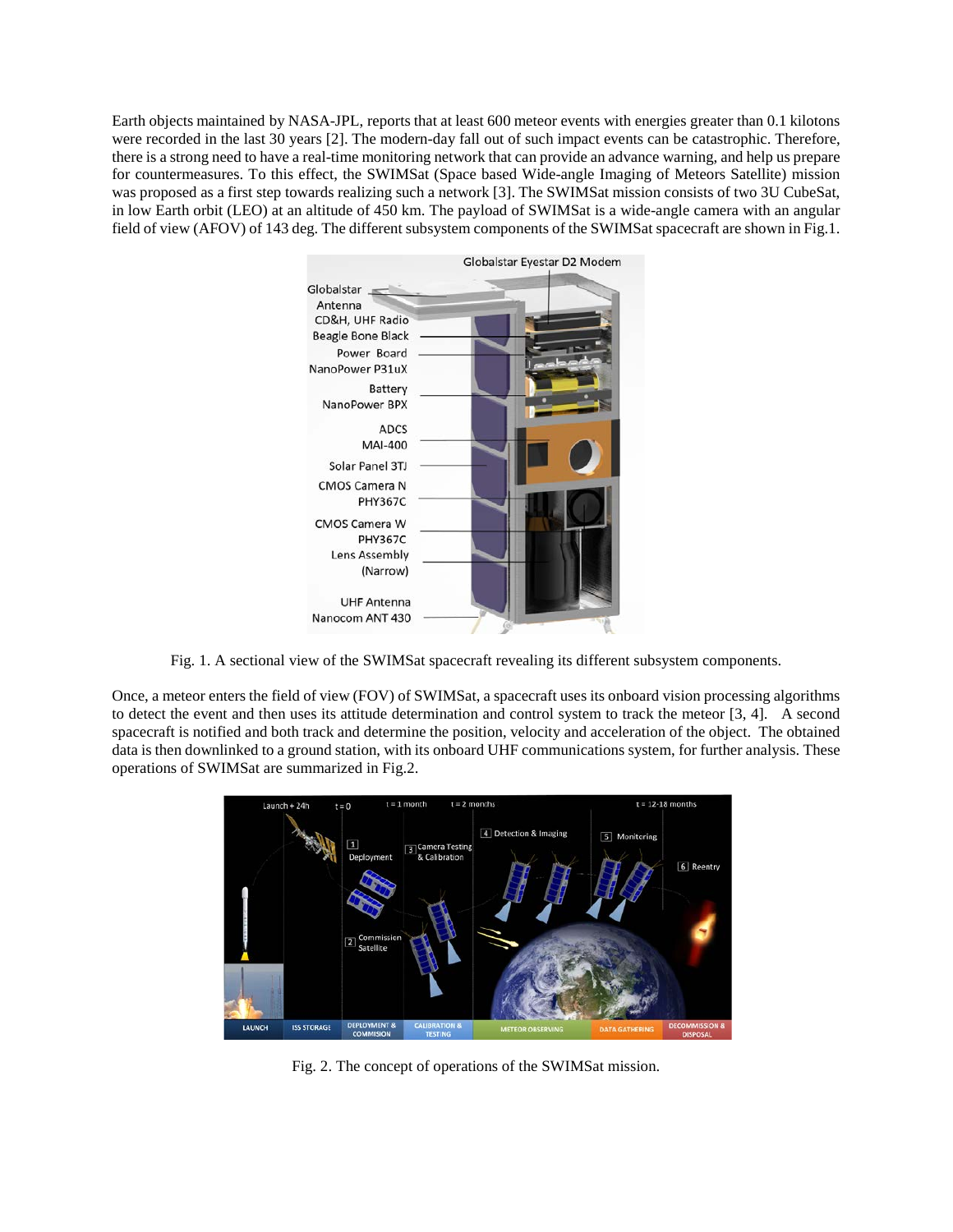Multi-point observation of the meteor with two or more spacecraft can provide a lot more critical information including radiance, position, altitude, length, diameter, geocentric velocity, heliocentric trajectory, photometric mass [5, 6, 7, 8]. Importantly, using multiple spacecrafts, a constellation can be designed to provide uninterrupted coverage of the target region. A constellation of satellites also adds the benefit of tolerance for single point failures. Due to their low cost, CubeSats or small satellites are the ideal platform to realize this constellation.

This concept of multi-node synergy is commonly found in swarms of eusocial insects, where decentralized individuals operate autonomously with local sensing in order to accomplish complex common objectives. For this reason, the meteor observing constellation will be referred as a swarm constellation, and the individual spacecrafts are referred to as the nodes. This work describes the design of a swarm constellation constructed from the SWIMSat spacecraft as its nodes. The swarm will monitor the skies above North America and its surroundings for meteor events. The constellation designed has the following 2 objectives:

- 1. The constellation must continuously monitor the region above North America at an altitude of 140 km.
- 2. Any point in this region must be observed by at least 2 nodes at all points of time.

The first objective is based on the observation that most meteor trails are observed between altitudes 140 km to 70 km altitudes [5]. The second objective enables the swarm to triangulate the meteor event and track its above mentioned dynamic properties.

The design of this constellation faces multiple challenges. First, a very small portion of the Earth is visible from the LEO altitudes while the latitude-longitude range of the target region is large. This is further aggravated by objective 1, where the target observation region is at an altitude of 140 km above the Earth's terrain. The second challenge of having continuous 2-satellite coverage over the entire target, which complicates the design space. Due to a large number of free variables and complex structure of this problem, analytical techniques cannot be readily applied.

In this work, the above challenges are tackled using computational tools, where simulations and analytical tools are used to simplify and observe a design space. We proceed by first obtaining the orbital and observing properties of a seed spacecraft, based on a computation grid. To avoid collision issues with a large number of spacecrafts, and also to simplify the design, only circular orbits are considered for the design. For their repeating properties, repeat ground track (RGT) orbits are used. Once the orbit of the seed spacecraft is fixed, the swarm is then designed by using a Walker-Delta constellation from the seed. The design space is then analyzed for the coverage parameters to obtain the minimum sized swarm which yields an uninterrupted 2-satellite coverage of the target region. Additional practical concerns, such as the life of the nodes, station keeping  $\Delta V$ , and performance under single point failures is also analyzed. The orbit and constellation simulations were performed using the software Satellite Tool Kit (STK) and the results were processed and analyzed in MATLAB. In the following sections we present background, followed by methodology, results, discussion, conclusions and future work.

#### **2. BACKGROUND**

This section provides a brief background of the problem at hand along with the tools used to perform swarm constellation design work. This information is required to design the orbit of a single node and construct a constellation. We discuss the orbital elements, repeat ground track orbits, viewing geometry, the Walker-Delta constellations, and required station keeping. Additionally, a brief description of STK and tools used in designing a Walker-Delta constellation are also provided.

**Orbit elements:** From Kepler's laws of planetary motion, the motion of an orbiting satellite under influence of Earth's gravity alone is an ellipse, and this motion can be described by 6 parameters: Semi-major axis  $(a)$ , eccentricity  $(e)$ , inclination (i), right ascension of the ascending node or RAAN  $(\Omega)$ , argument of perigee ( $\omega$ ), and the true anomaly  $(v_0)$ . These elements can be found in Fig.3. These parameters are defined in an Earth centered inertial (ECI) reference frame with origin at the Earth's center. The axes of ECI frame are defined as follows: the x-axis points towards the vernal equinox, the z-axis is the in the direction of the Earth's North pole, and the y-axis completes the right-hand rule. The elements in the ECI frame are then defined as follows:

- Semi-major axis,  $(a)$ : The distance of any of the apsis of the ellipse from its center.
- Eccentricity,  $(e)$ : Eccentricity is an indicator of the elongation of the orbit. The value of  $e$  lies in [0,1) for an orbiting spacecraft, where  $e = 0$  represents the special case of a circular orbit.
- Inclination,  $(i)$ : The angle between the z-axis of the ECI frame, and the normal vector to the orbital plane
- RAAN,  $(\Omega)$ : The ascending node is the point where the satellite ascends the equatorial plane of the Earth. RAAN then is defined as the longitude of the node as measured from the x-axis of the ECI frame.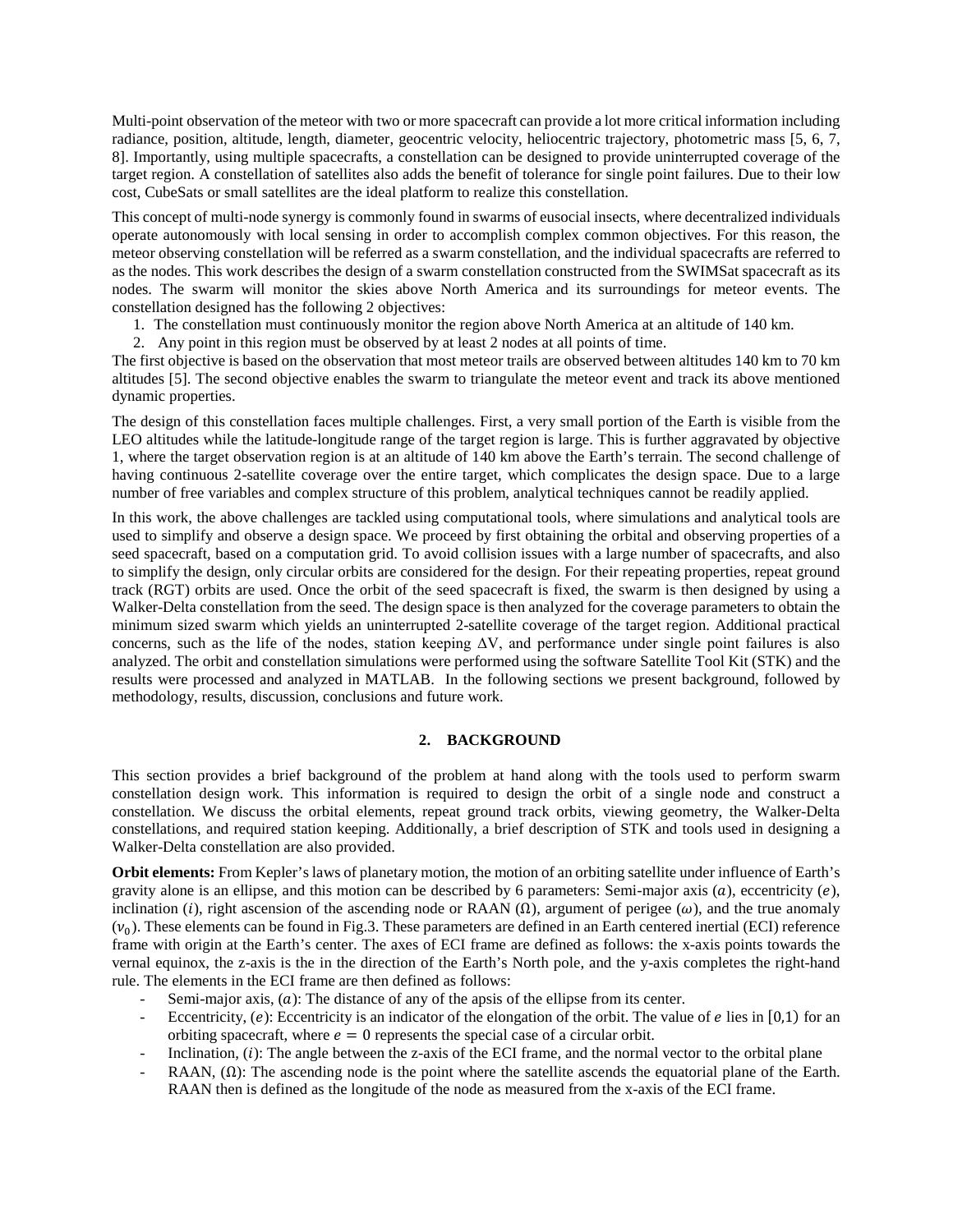- Argument of perigee,  $(\omega)$ : The argument of perigee is the longitude of the periapsis of the ellipse, as measured from the ascending node in the counter clockwise direction. This parameter is not used for circular orbits.
- True anomaly,  $(v_0)$ : The true anomaly is the longitude of the current position of the satellite measured counter clockwise from the orbital periapsis.



Fig. 3. Orbital elements of a satellite's motion around Earth. The image on the left shows the 3-dimensional motion of the satellite around Earth in the ECI frame, the image on the right shows the satellite path as seen in the orbit plane. Image courtesy: [https://spaceflight.nasa.gov](https://spaceflight.nasa.gov/)

The velocity of the satellite at any point on the orbit is found from the Kepler's first law as [9]:

$$
V = \sqrt{\frac{\mu}{r} \left(2 - \frac{1 - e^2}{1 + e \cos v_0}\right)}\tag{1}
$$

Where V is the magnitude of the velocity of the spacecraft in the ECI frame,  $\mu$  is the gravitational parameter of the Earth, and  $r$  is the position of the spacecraft with respect to the Earth's center. The implication from (1) is that, for an eccentric orbit ( $e \neq 0$ ), the speed of the spacecraft varies with its location on the orbit. Since a Walker-Delta, constellation uses multiple satellites in a single orbit plane, we can run into satellite-satellite collisions on an eccentric orbit, according to (1). For this reason, we only use circular orbits ( $e = 0$ ) for the swarm constellation. The magnitude of the spacecraft position with respect to Earth center is expressed as:

$$
r = R_E + h \tag{2}
$$

Where,  $R_E$  is the radius of the Earth, and h is the altitude above the Earth's surface. An orbit which lies in the region between  $h = 350$  km to  $h = 2000$  km is usually referred to as a low Earth orbit (LEO) and is an ideal region to place a CubeSat in orbit.

**Repeat ground track orbits:** The repeat ground track (RGT) orbits are those orbits whose projections on the surface of the Earth, or ground tracks, repeat regularly for every  $\dot{j}$  orbits of the satellite around Earth [10, 11]. The RGT orbits are also commonly used for Earth observations due to their regular repeat cycles [12, 13, 14]. If the Earth is assumed to be a perfect sphere, then repeat ground track orbits are possible if the ratio of the orbital period of the satellite to Earth's sidereal rotation can be expressed as a ratio of 2 integers. Using Kepler's third law, this can be expressed as:

$$
\omega_E \sqrt{\frac{a^3}{\mu}} = \frac{k}{j} \tag{3}
$$

Where,  $\omega_F$  is the angular velocity of Earth's sidereal rotation, and k and j are any 2 positive integers. (3) constraints the semi major axis of the satellite to have an RGT orbit. However, (3) only applies if no perturbations to the spherical gravity are considered. The dominating source of perturbation from the spherical gravity is produced by Earth's oblateness which causes the RAAN to drift over the time and is known as the  $j_2$  effect. Vallado and McClain [9]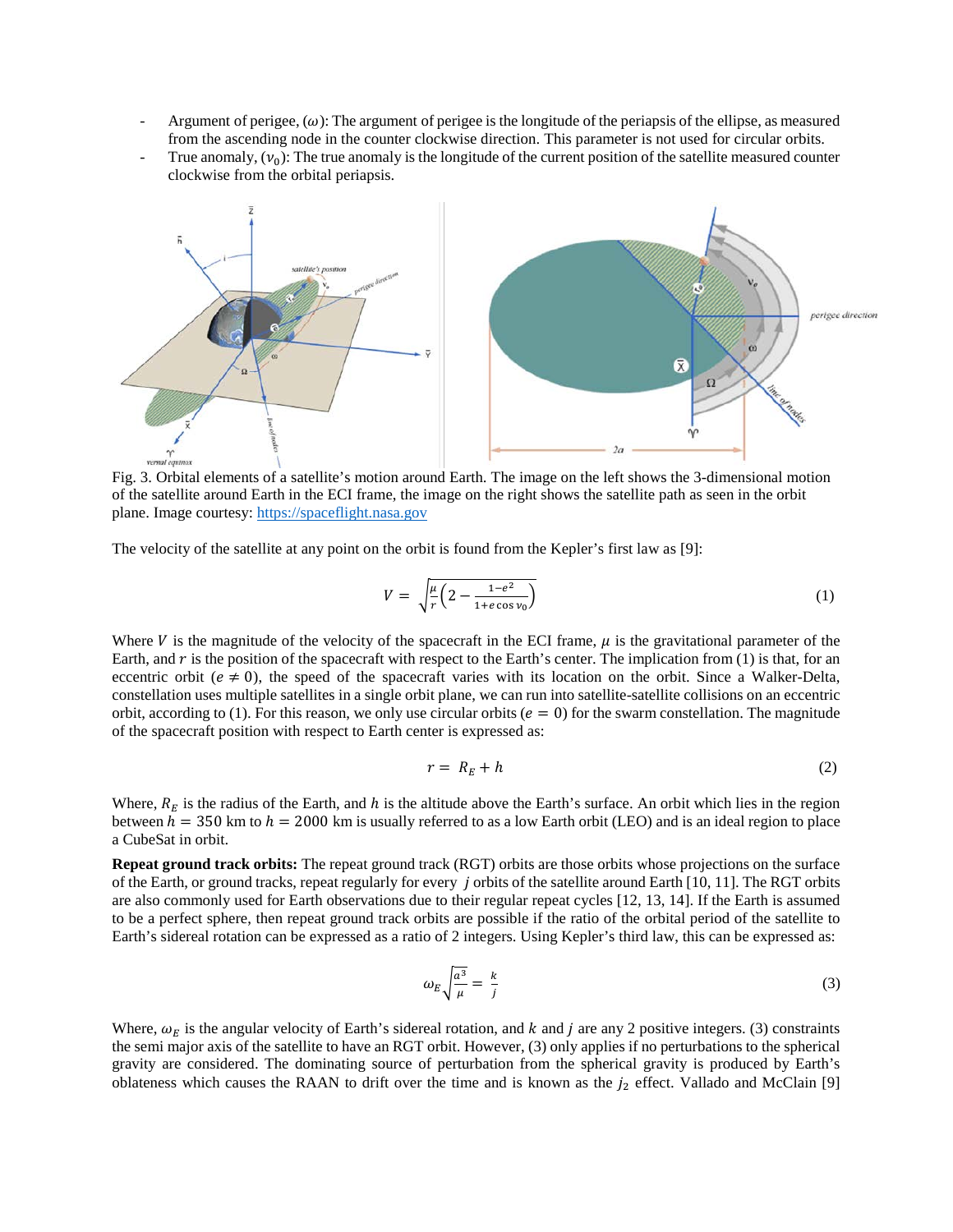provides an iterative algorithm to find the RGT orbits under the  $j_2$  effect, which is used in this work to find the working altitude of the spacecraft nodes. (3) will provide the initial value for the algorithm used.

**Viewing geometry:** The viewing geometry of the spacecraft node observing the Earth for meteors is presented in Fig. 4. The target region where meteor trails begin is at an altitude  $h_m$ . From an altitude h, the horizon is captured with in a semi-horizon angle of  $\rho$ . If the spacecraft observes a point on the target with an elevation angle  $\varepsilon$ , the nadir angle  $\eta$  can be determined from spherical trigonometry as [10, 11]:

$$
\sin \eta = \cos \varepsilon \sin \rho \tag{4}
$$

For the swarm constellation being designed, we assume that the nodes have a conical field of view, which is pointed towards the nadir to avoid motion blur. Therefore, the nadir angle, in this case, is also the half cone angle of the spacecraft camera. The semi-horizon angle in (4) can be determined by:

$$
\sin \rho = \frac{R_E + h_m}{R_E + h} \tag{5}
$$

The elevation angle effects the quality of observation. Observations at  $\varepsilon = 0$  deg (at the horizon) will be completely distorted, while those at  $\varepsilon = 90$  deg (nadir point) are undistorted. A lower bound of  $\varepsilon = 25$  deg is used in the current design.



Fig. 4. Viewing geometry of the meteor observing node

**Walker-Delta constellation:** A Walker-Delta constellation creates a constellation of uniformly distributed spacecrafts. Due to their symmetry, the Walker-Delta patterns are popularly used for designing constellations for remote sensing missions [10, 11]. The design of a Walker-Delta constellation begins after the orbit of a single node spacecraft is identified. This first node is referred as the seed for the constellation. The constellation is then created by taking placing  $N_{sp}$  copies of the seed in the same orbital place, which are separated by  $\frac{360}{N_{sp}}$  deg in true anomaly; and  $N_p$  copies of such orbital planes, each separated in RAAN by  $\frac{360}{N_p}$  deg. The total number of satellites in the constellation, therefore is:

$$
T = N_p N_{sp} \tag{6}
$$

The design of a Walker-Delta constellation is completed by specifying the phase difference between adjacent planes,  $\Delta\phi$ . The phase difference is measured as the angle in the direction of motion which is measured from the ascending node to the nearest satellite when the satellite in the immediate westward plane is at its ascending node. The phase difference is expressed as:

$$
\Delta \phi = F \frac{360}{T} \tag{7}
$$

Where *F* is an integer in  $[0, N_p - 1]$ . The design of a Walker-Delta constellation is specified by the notation: i:  $T / N_p / F$ . The geometry of a Walker-Delta constellation 90:  $N_p N_{sp} / N_p / F$  nodes is shown in Fig. 5.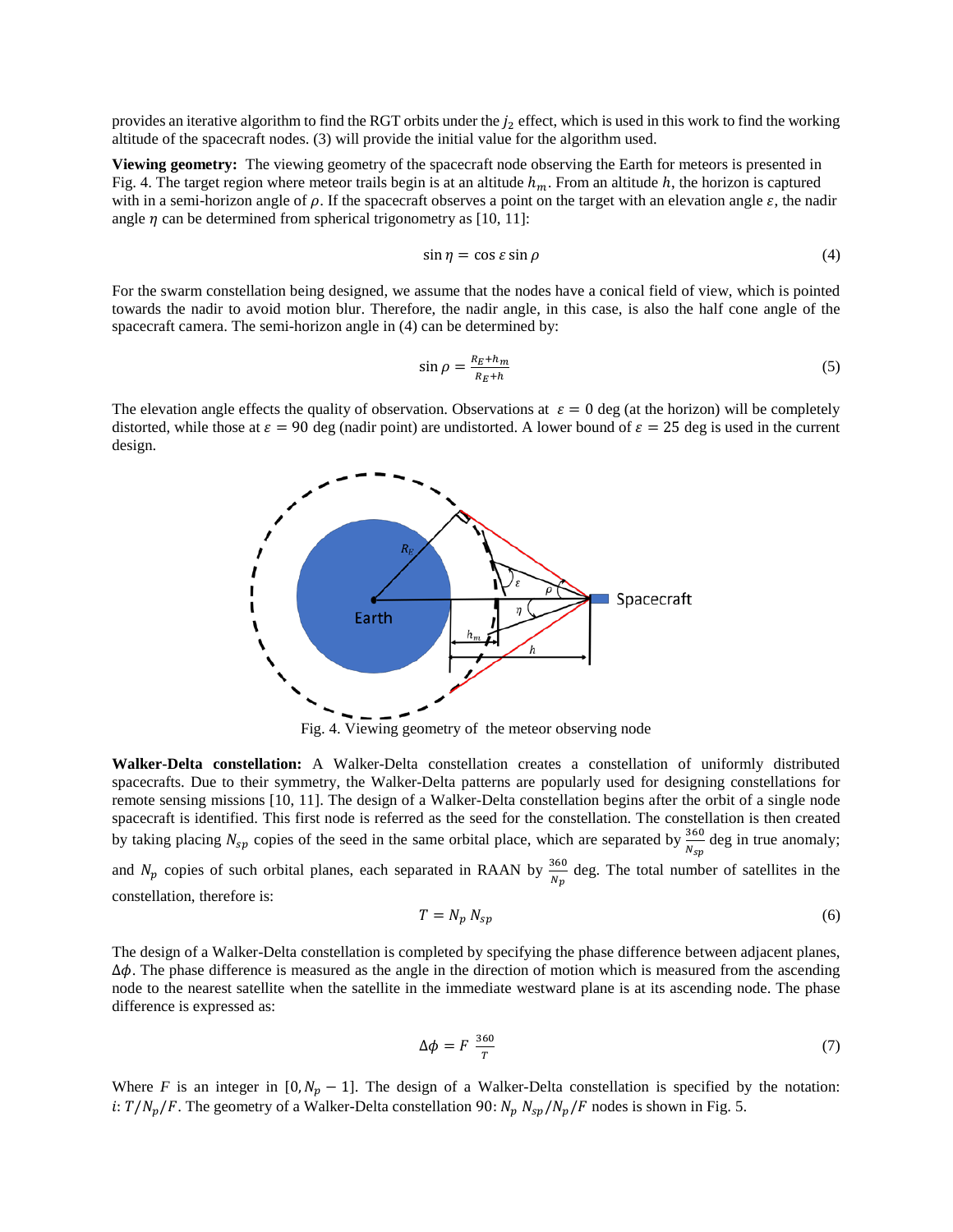

Fig. 5. The geometry of a Walker-Delta constellation of the pattern 90:  $N_p N_{sp}/N_p/F$  showing different angles and their distributions.

**Station keeping:** Station keeping is a spacecraft maneuver to maintain its orbit, which otherwise decays due to perturbations and is accomplished by using onboard fuel. The magnitude of change in spacecraft's velocity,  $\Delta V$  during the maneuver is used as a proxy to the fuel consumed by the maneuver. The aerodynamic drag is considered as the dominant perturbation of satellite decay in LEO. Wertz [10] provides an analytical formula to estimate the  $\Delta V$  required per orbit for the station keeping maneuver under aerodynamic drag, which is given by:

$$
\Delta V_{rev} = \pi \left(\frac{c_D A}{m}\right) \rho_{atm} aV\tag{8}
$$

The subscript ' $rev$ ' in (8) indicates that  $\Delta V$  computed is per 1 revolution of the spacecraft or 1 orbit. The parameter  $C<sub>D</sub>$  denotes the drag coefficient, A denotes the effective spacecraft area exposed to drag,  $m$  denotes the spacecraft mass,  $\rho_{atm}$  denotes the atmospheric density at the spacecraft's altitude, and V is the spacecraft's velocity computed from (1).

**Satellite Tool Kit:** *The Satellite Tool Kit,* (STK) is a space mission design software developed by *Analytical Graphics, Inc*. The software provides mission designers with high fidelity environment models and trajectory propagation algorithms. STK also comes with routines to convert a single seed satellite into a Walker-Delta constellation of desired parameters and study the coverage performance for a defined target grid. Additionally, STK also provides an estimate of the orbital life. The computed lifetime in STK is the time taken for the periapsis of the orbit to decay to below 64 km, due to atmospheric drag, and solar radiation pressure.

In the present work, STK was used to study the swarm coverage of the target region above North America at an altitude of 140 km. The coverage is judged by a 2-satellite coverage Figure of Merit (FoM), such that constellation is:

- Successful, if every point in the target grid is observed by at least 2 spacecrafts<br>• Failure, if every point in the target grid is not observed by at least 2 spacecrafts
- Failure, if every point in the target grid is not observed by at least 2 spacecrafts

The satisfaction duration is also noted for the constellation, which is the duration for which a given constellation was successful. From the above-mentioned objectives, the target constellation should be successful for the entire simulation duration to provide continuous coverage.

Finally, STK also provides a subroutine known as the *Analyzer*, which is useful for studying the performance by changing the design parameters. In the present study, the *Analyzer* module was used to note the figure of merit, and satisfaction duration of the Walker-Delta constellation, by varying  $N_p$  and  $N_{sp}$ . The optimal constellation was then determined as the constellation with minimum  $T$  which satisfied the two above defined objectives.

## **3. METHODOLOGY**

This section describes the procedure used to design a minimum sized Walker-Delta constellation which enables the swarm to observe the target region completely and continuously by at least 2 satellites. We proceed by defining the grid above the target region. We then find an optimal inclination which maximizes a cost function that depends on the access area and observed duration. The inclination is then used to identify the RGT orbits in LEO for the seed node. The Walker-Delta constellations are then constructed from these seed nodes, and the minimum sized swarms are then identified for different RGT orbits. The lifetimes, and station keeping  $\Delta V$  is also estimated for these orbits.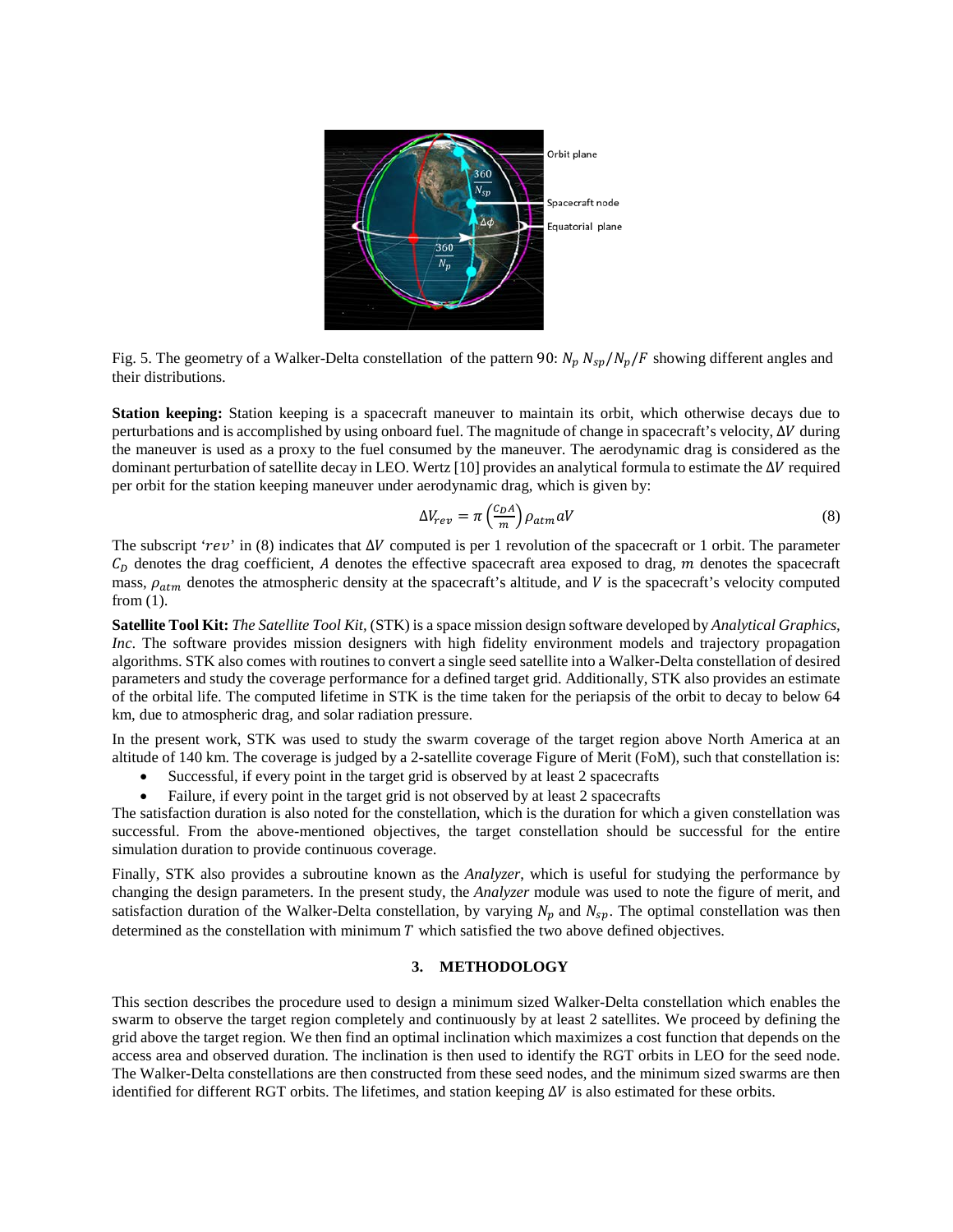**Target region:** In this study, the target observation region is the region above North America at an altitude of 140 km. The North American terrain contains discontinuous and spread out land masses. In the present study, 2 large rectangular latitude-longitude grids over North America, and its surroundings were used to study the swarm coverage. Both the grids used are marked by the following latitude-longitude bounds:

| <b>Parameter</b>  | Value (deg) | Rounded value (deg) | <b>Enforcing Yerrain</b> |
|-------------------|-------------|---------------------|--------------------------|
| Minimum latitude  | 7.20        |                     | Isla Jicarta, Panama     |
| Maximum latitude  | 83.68       |                     | Greenland                |
| Minimum longitude | 172.45      |                     | Attu Island, Alaska, USA |
| Maximum longitude | $-11.424$   | 350                 | Greenland                |

Table 1: Latitude-longitude bounds of the rectangular grids above North America used in the current work.

A visual representation of this latitude-longitude box is shown in Fig. 6. and is shaded red.



Fig. 6. Latitude-longitude boundaries of the target area (North America) shown shaded in red.

The target observation region was created at an altitude of 140 km above the terrain of the boundary presented in Fig. 6 which measured a physical area of about  $1.2 \times 10^8$  km<sup>2</sup>. Two grids were defined on this target region based on the grid spacing between latitudes and longitudes: a fine grid with a grid spacing of 0.5 deg, and a coarse grid with a grid spacing of 5 deg, which are shown in Fig. 7. The fine grid was used to obtain the optimal orbit inclination while the coarse grid was used to study the coverage of the constellations.



Fig. 7. The computational grids defined on the target region used in the present work. The fine grid structure (left) is observed from the eastern border, while the coarse grid structure (right) is observed from the western border. Both the grids are at an observation altitude of 140 km above the target terrain.

**Optimal inclination:** To determine the optimal orbit inclination, the orbit of the seed spacecraft was propagated at a test altitude,  $h_t = 400$  km. From (4), a value of  $\eta = 60.6$  deg, will provide an  $\varepsilon = 25$  deg at this altitude. The orbit of the seed node was propagated multiple times by varying the inclination and RAAN in discrete steps. The parameters used for this trade study are presented in Table 2.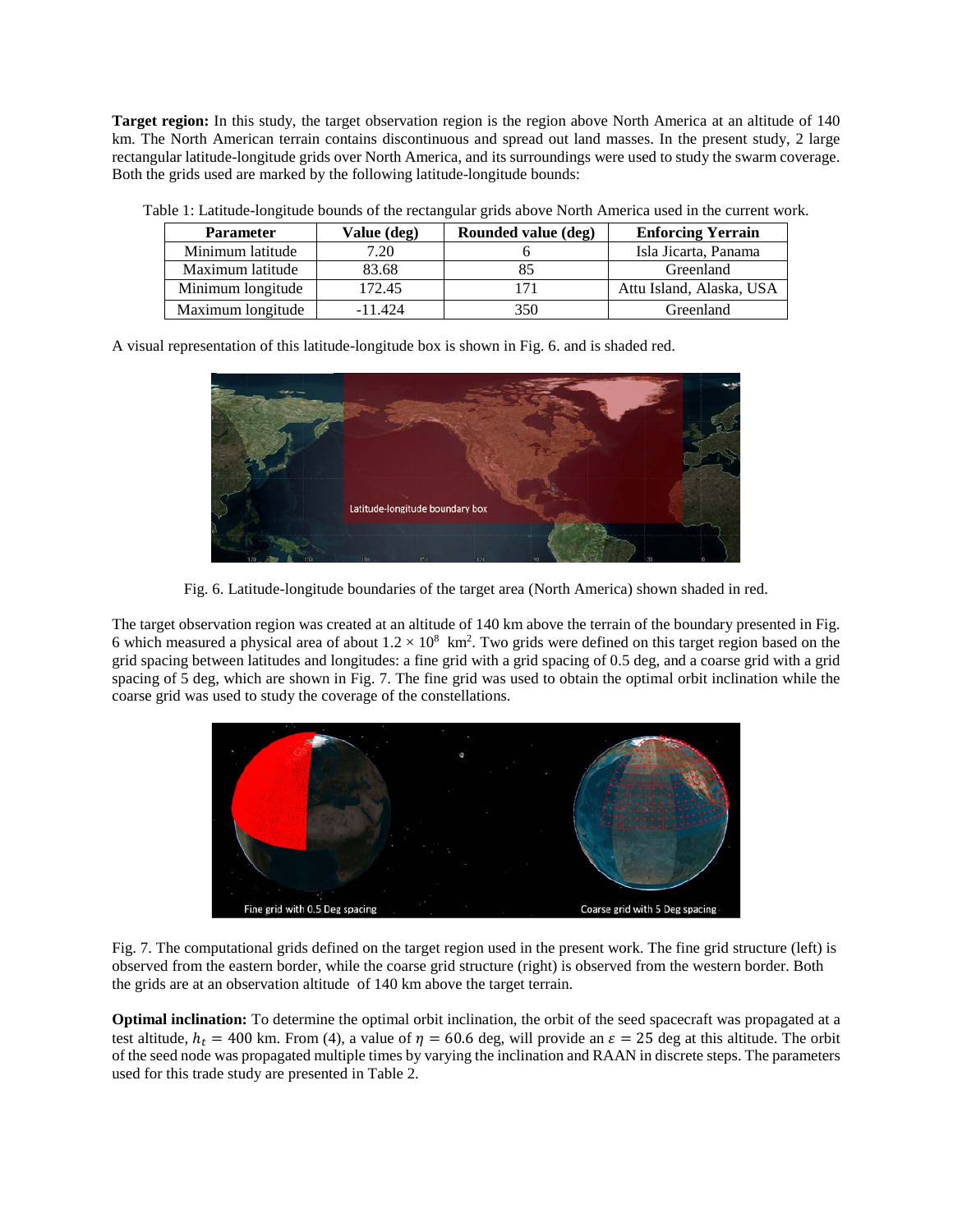| <b>Parameter</b>                       | <b>Value</b>     |
|----------------------------------------|------------------|
| Target height, $h_t$                   | 400 km           |
| Minimum elevation angle, $\varepsilon$ | $25$ deg         |
| Sensor half cone angle, $\eta$         | 60.634 deg       |
| Inclination search range, i            | $[70, 90]$ deg   |
| Inclination step size, $\Delta i$      | 2 <sub>deg</sub> |
| RAAN search range, $\Omega$            | $[0, 180]$ deg   |
| RAAN step size, $\Delta\Omega$         | 5 deg            |
| Orbit propagation duration             | 24 hrs           |
| Time step                              | 60 seconds       |

Table 2. Trade study parameters used to search for the optimal inclination.

These orbits were propagated in STK and the percentage of the fine grid area observed by the spacecraft's sensor for each simulation, and its total target access duration was noted. Since  $\Omega$  is a uniformly distributed quantity in the Walker-Delta formulation, the results obtained from the above study were averaged over  $\Omega$ , to yield the relation between inclination and single satellite coverage parameters. These results are presented in Fig. 8.



Fig. 8. Coverage parameters used for finding the optimal inclination of the seed node. The surface plots above are the results of trade study showing the variation of the coverage parameters based on inclination and RAAN. The bottom plots contain the RAAN averaged coverage parameters.

The optimal inclination should maximize both the area observed and the duration of observation. Therefore, to find the optimal inclination from these 2 coverage parameters, a cost function for each inclination was defined as follows:

$$
J_l = \frac{1}{2} \left( \frac{\langle \frac{6}{3} \text{Area observed}}{100} + \frac{\langle \text{Duration observed}}{20} \rangle_{\Omega}}{\max \langle \text{Duration observed} \rangle_{\Omega}} \right) \tag{8}
$$

Where, the subscript 'l' denotes the l<sup>th</sup> inclination, and the notation  $\langle \rangle_{\Omega}$  denotes that the enclosed quantity is a RAAN averaged quantity. The variation of the cost function with the inclination is presented in Fig. 9.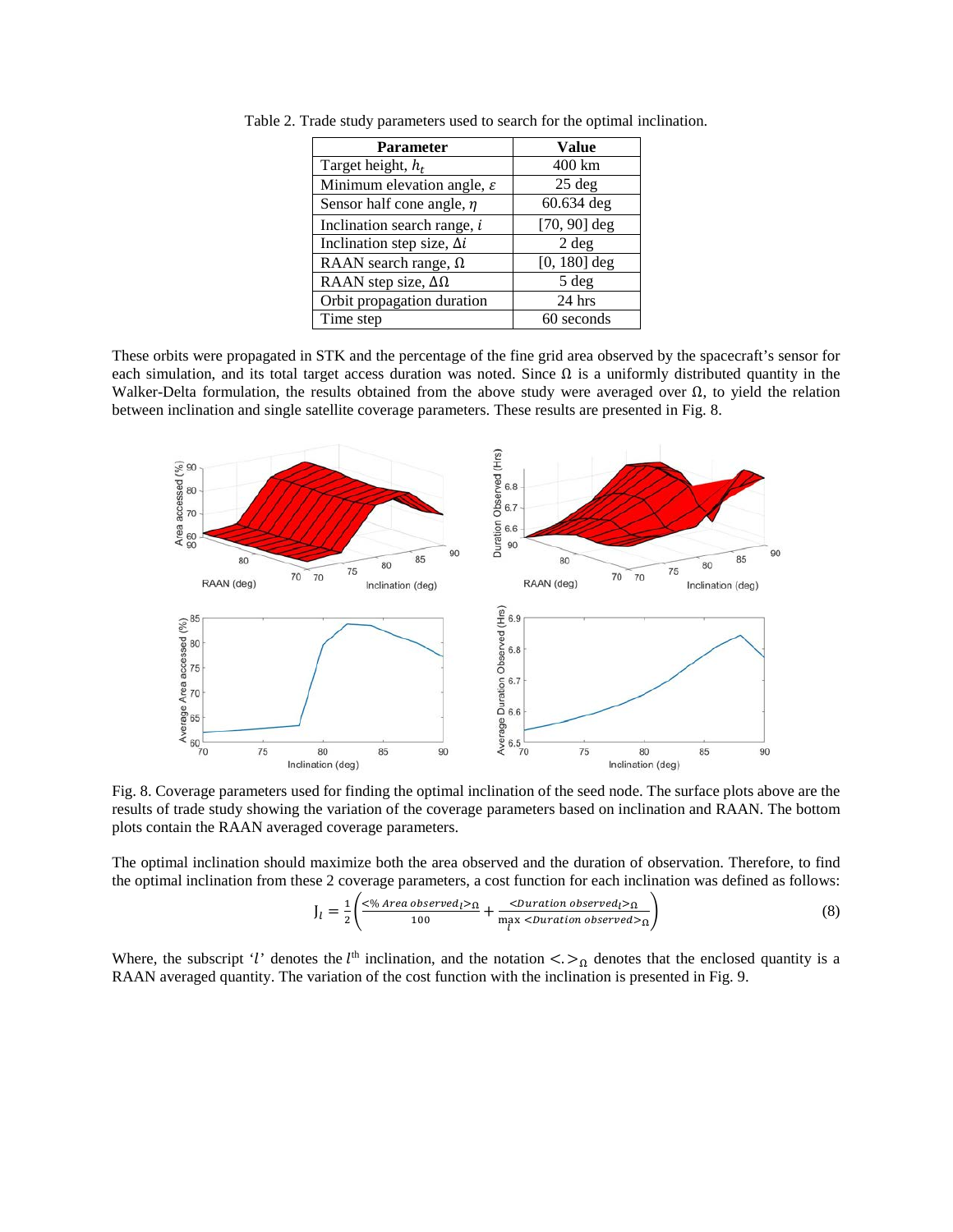

Fig. 9. Dependence of the cost function on the inclination of the seed node.

The optimal inclination is determined from Fig. 9 as the inclination for which the cost function is maximized. In this case, the optimal inclination is  $i_{opt} = 84$  deg, yielding a maximum cost function of  $J_l = 0.9109$ .

**RGT Orbits.** Once the optimal inclination is known, the altitudes of the RGT orbits are be determined using the Algorithm 71 in [9] for 10 iterations. The initial guesses for this algorithm were determined from (3). In the LEO altitudes corresponding to 350 to 2000 km, four RGT orbits are possible which occur within 1 day. The RGT orbits, their corresponding initial guesses, and the sensor half cone angle at these altitudes required for observing with  $\varepsilon =$ 25 deg are presented in Table 3. The Walker-Delta constellations were designed for these 4 seed orbits.

| <b>Resonance</b> |    | <b>Initial RGT</b> | <b>RGT</b> altitude with |              |
|------------------|----|--------------------|--------------------------|--------------|
| k                |    | altitude (km)      | $j_2$ compensation (km)  | $\eta$ (deg) |
|                  | 12 | 1670               | 1660                     | 47.3         |
|                  | 13 | 1250               | 1240                     | 50.8         |
|                  | 14 | 880                | R71                      | 54.6         |
|                  | 15 | 554                | 544                      | 58.6         |

Table 3. RGT orbits with  $i = 84$  deg, possible in LEO and their corresponding sensor angles.

**Walker-Delta Constellation Design.** The previous subsections have described the methods used to determine orbital altitude and inclination. These parameters are now sufficient to design the Walker-Delta constellations with circular orbits. In this work, the effect of the phasing parameter F is not considered, and a value of  $F = 1$  is used, which reduces the design space of the Walker-Delta constellation to 2 parameters:  $N_p$  and  $N_{sp}$ . A trade study was then setup where the coverage was studied for different values  $N_p$  and  $N_{sp}$ . A large initial value for  $N_p$  and  $N_{sp}$  was selected, such that there was complete satisfaction duration. Then the coverage was observed by reducing these parameters with a step size of 1. To reduce the computation time, the range of design space was kept limited enough to observe the decay from the 100 % satisfaction plateau. The 2 Satellite coverage described in the previous section is used as the figure of merit, and the satisfaction duration over the coarse grid is noted. The minimal constellation had the lowest value of  $T$ , which provided complete satisfaction duration during a simulation period of  $24$  hrs. This trade study was done for all the four RGT altitudes in Table 3, and the corresponding minimal constellations are noted.

**Lifetime and Station Keeping** ∆**.** As mentioned previously, the decay of orbits in LEO is dominated by aerodynamic drag. The lifetimes of the spacecraft in the 4 RGT orbits were found from STK. If the spacecraft nodes carry an onboard propulsion system, then this decay can be prevented. The  $\Delta V$  required to the maintain the orbit for 1 year is noted using (8). The spacecraft parameters used for this estimation are presented in Table 4. The atmospheric density was estimated using the patched exponential atmospheric model presented in [9].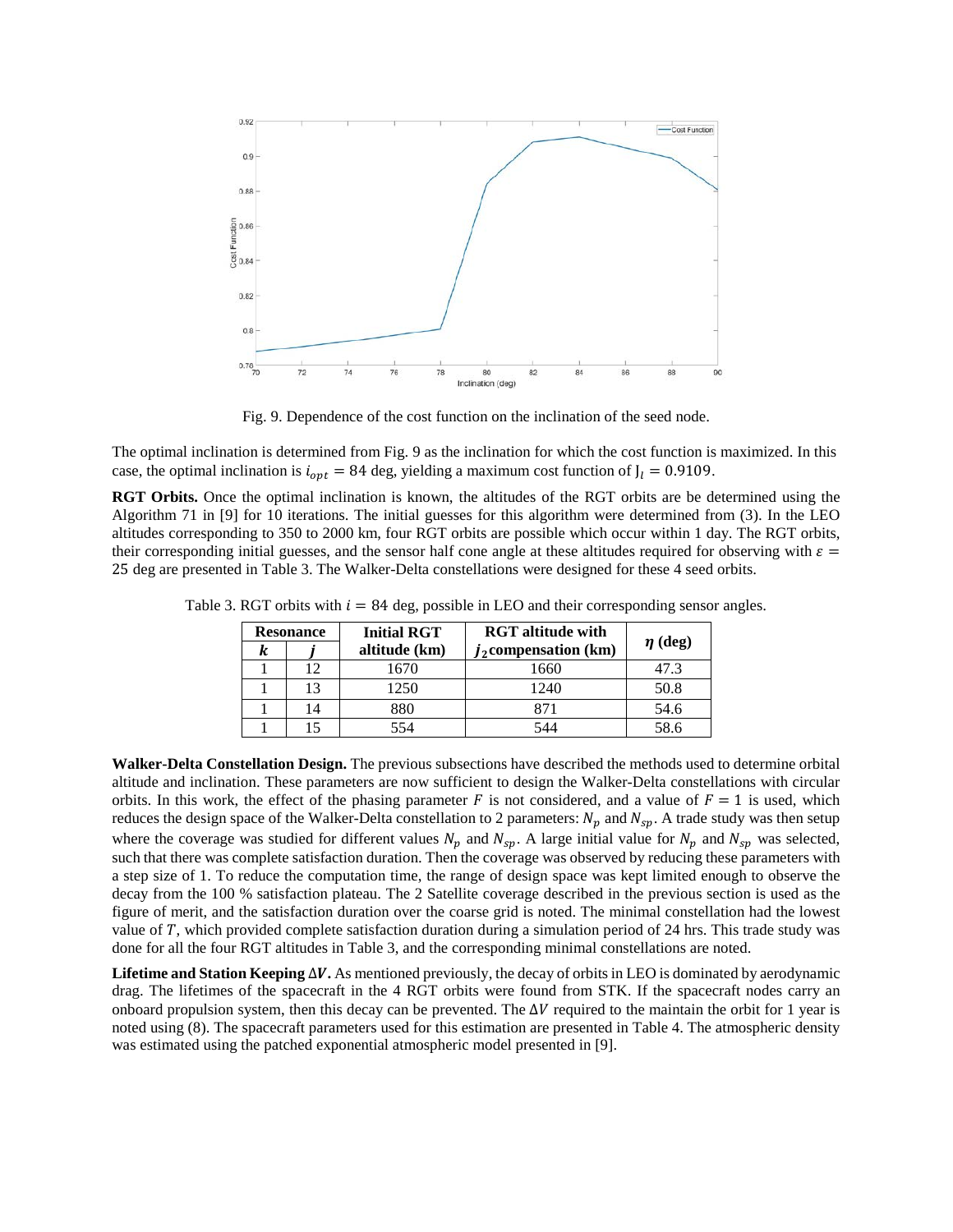| <b>Parameter</b>                | Value                 |
|---------------------------------|-----------------------|
| Mass, $m$                       | 4 kg                  |
| Area of exposure, A             | $436$ cm <sup>2</sup> |
| Drag coefficient, $CD$          | 2.2                   |
| Reflectivity coefficient, $C_R$ | ハク                    |

Table 4: Trade study parameters used to search for the optimal inclination.

**Single point failures:** For the 4 minimal swarm constellations designed, a single point failure was simulated by removing a node from the constellation. The satisfaction duration under failures is are for each case.

## **4. RESULTS & DISCUSSION**

This section presents the results of the Walker-Delta constellation design described in the previous section. The design space for the Walker-Delta constellation is presented here, and the minimal swarm size is noted from the response of the satisfaction duration. The orbital life and station keeping requirements for each design are noted. Additionally, the performance under single point failures is also presented.

**Minimal Constellation at**  $h_1 = 1660$  **km.** The response of the satisfaction duration of multiple swarms possible at  $h_1 = 1660$  km is presented in Fig. 10. The design space of  $N_p$  and  $N_{sp}$  was limited to the range [10, 18], to save computation time.



Fig. 10. Satisfaction duration of the multiple swarms possible at  $h_1 = 1660$  km.

As seen in Fig. 10., there are multiple swarm configurations with a large number of nodes that yield a 24 hour satisfaction period. This corresponds to the flat plane at 24 hr satisfaction mark. As the number of nodes or the number of planes decreases, the plateau decays to 0. The swarms with 0 satisfaction period indicate that the target grid is not observed entirely by at least 2 nodes. The minimum sized swarm is then determined by noting the least number of nodes,  $T$ , before the plateau starts to decay.

- Minimum sized swarm: At  $h_1 = 1660$  km, the minimum sized swarm consists of  $T_1 = 180$  nodes consiting of 15 planes and 12 nodes per plane.
- Spacecraft lifetime: The spacecraft's orbital life due to perturbations from aerodynamic drag and SRP are noted from STK. It is found that a 3U CubeSat with specifications mentioned in Table 4 does not decay from this altitude within  $10<sup>5</sup>$  Orbits.
- Station keeping  $\Delta V$ : The  $\Delta V$  required to maintain the orbit for 1 year, found from (8), is about 0.005 m/s.
- Performance under single point failure: The performance under single point failure is simulated by eliminating one of the nodes in the constellation. The simulations showed that the swarm is able to observe the entire target area. However, the duration of satisfaction decayed by about 3.8 hrs per day.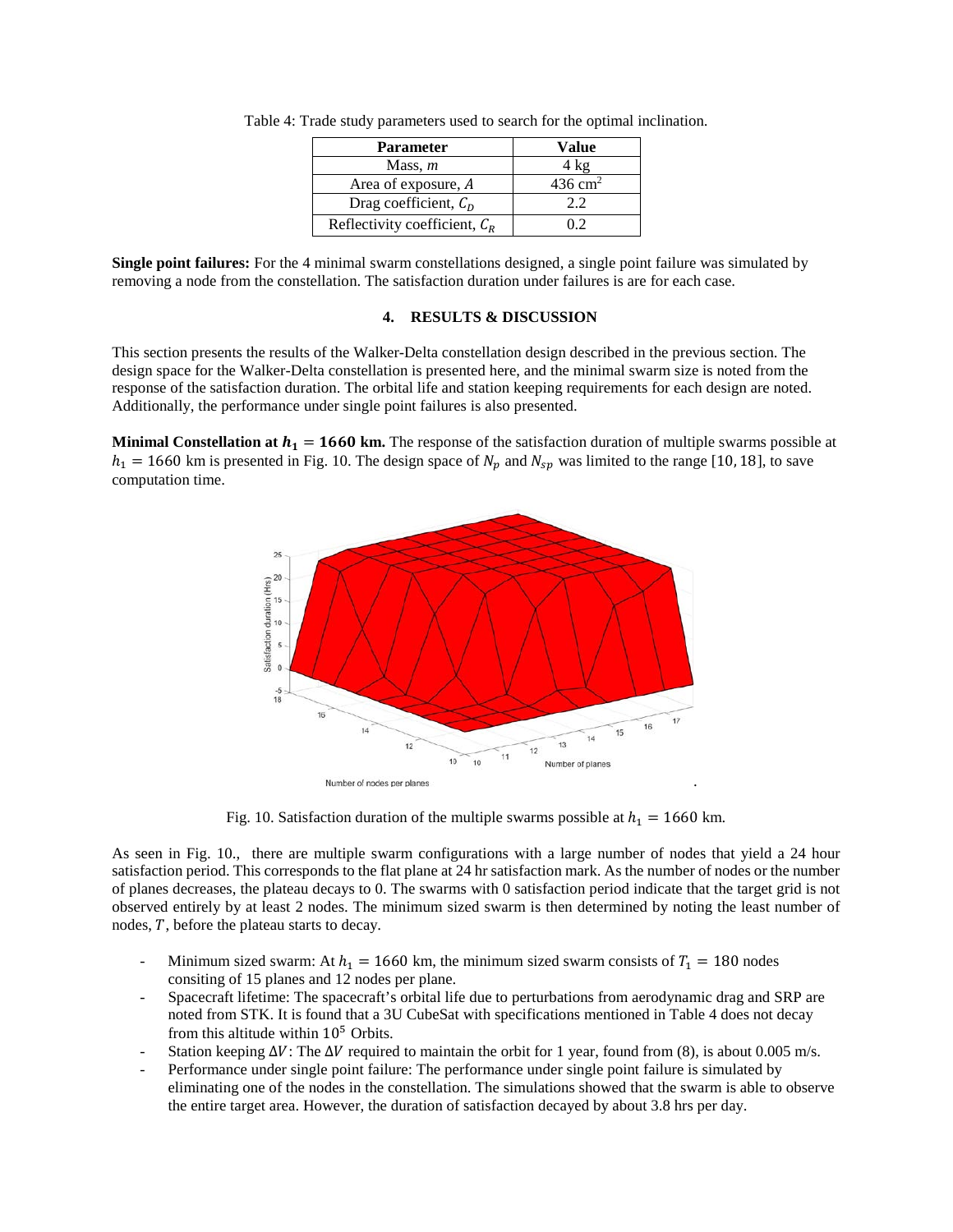**Minimal constellation at**  $h_2 = 1240$  **km:** The response of the satisfaction duration of multiple swarms possible at  $h_2 = 1240$  km is presented in Fig. 11. The design space of  $N_p$  and  $N_{sp}$  was also limited to the range [10, 18]. The constellation performance is noted as follows.



Fig. 11. Satisfaction duration of the multiple swarms possible at  $h_2 = 1240 \text{ km}$ .

- Minimum sized swarm: At  $h_2 = 1240$  km, the minimum sized swarm consists of 2 configurations, each consisting of  $T_2 = 288$  nodes: One with  $N_p = 16$ ,  $N_{sp} = 18$  and the other one with  $N_p = 18$ ,  $N_{sp} = 16$ .
- Spacecraft lifetime: The lifetime analysis showed that decay of the spacecraft's orbit due to drag and SRP is slow, and does not decay within 10<sup>5</sup> Orbits.
- Station keeping  $\Delta V$ : The  $\Delta V$  required to maintain the orbit for 1 year is about 0.024 m/s.
- Performance under single point failure: The simulations showed that under a single point failure, the swarm is able to observe the entire target area. However, the swarm with  $N_p = 16$  lost coverage for 2.5 hrs, while the coverage of the swarm with  $N_p = 18$  decayed by 2.4 hrs.

**Minimal constellation at**  $h_3 = 871$  **km:** The response of the satisfaction duration of multiple swarms possible at  $h_3 = 871$  km is presented in Fig. 12. The design space of  $N_p$  and  $N_{sp}$  was limited to the range [18, 25]. The constellation performance is noted as follows:

- Minimum sized swarm: At  $h_3 = 871$  km, the minimum sized swarm consists of  $T_3 = 525$  nodes consiting of 25 planes and 21 nodes per plane.
- Spacecraft lifetime: The lifetime analysis showed that decay of the spacecraft's orbit due to drag and SRP is slow, and does not decay within  $10^5$  Orbits.
- Station keeping  $\Delta V$ : The  $\Delta V$  required to maintain the orbit for 1 year is about 0.14 m/s.
- Performance under single point failure: The simulations showed that the swarm is able to observe the entire target area. However, the duration of satisfaction decayed by about 1.7 hrs per day.



Fig. 12. Satisfaction duration of the multiple swarms possible at  $h_3 = 871$  km.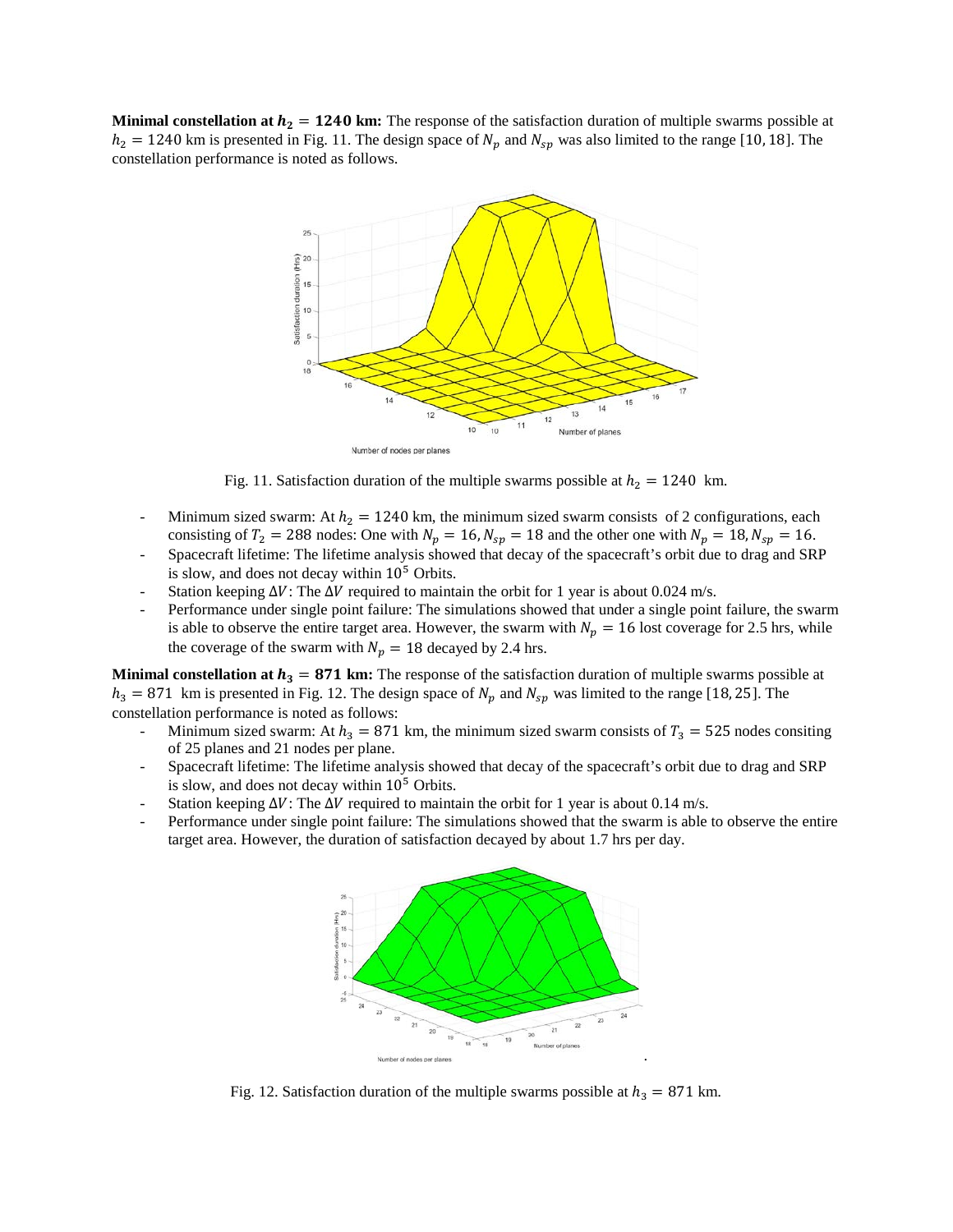**Minimal constellation at**  $h_4 = 544$  **km:** The response of the satisfaction duration of multiple swarms possible at  $h_4 = 544$  km is presented in Fig. 13. The design space of  $N_{sp}$  was limited to the range [40, 32], and to the range [40, 35] for  $N_p$ . The choice for this design space was because, the number of satellites significantly increased in this design and thus increasing the computation time. However, the minimal swarm still corresponds to the least number of nodes possible at this altitude, as the plateau decays are observed as the parameters are reduced in magnitude as seen in Fig. 13. The constellation performance is noted as follows and



Fig. 13. Satisfaction duration of the multiple swarms possible at  $h_4 = 544$  km.

- Minimum sized swarm: Similar to  $h_2$ , two swarm configurations of  $T_4 = 1406$  nodes are possible at  $h_4 =$ 544 km: One configuration with  $N_p = 37$ ,  $N_{sp} = 38$  and another one with  $N_p = 38$ ,  $N_{sp} = 37$ .
- Spacecraft lifetime: The lifetime analysis showed that the altitude of the orbit lifetime is about 7.4 years.
- Station keeping  $\Delta V$ : The  $\Delta V$  required to maintain the orbit for 1 year is about 6.9 m/s.
- Performance under single point failure: The simulations showed that under a single point failure, the swarm is able to observe the entire target area as well. However, the swarm with  $N_p = 37$  lost the coverage for 0.86 hrs, while the coverage of the swarm with  $N_p = 38$  decayed by 0.97 hrs.



Fig. 14. Regional coverage of swarm constellation shown for the design at altitude,  $h_1 = 1670$  km, showing 100 % regional coverage by 2 at least 2 satellites.

The results of these 4 swarms are summarized in Table 5. Each of these minimal swarm was able to provide 100% coverage continuously above North America. The coverage plot of the swarm constellation at  $h_1 = 1660$ km is presented in Fig. 14 as a map plot, as an example. The turquoise shaded region presents the portion of the grid for which 2 satellite coverage is possible, while the grid itself is marked in red. The plots of all the 4 swarm designs are presented in Fig. 15.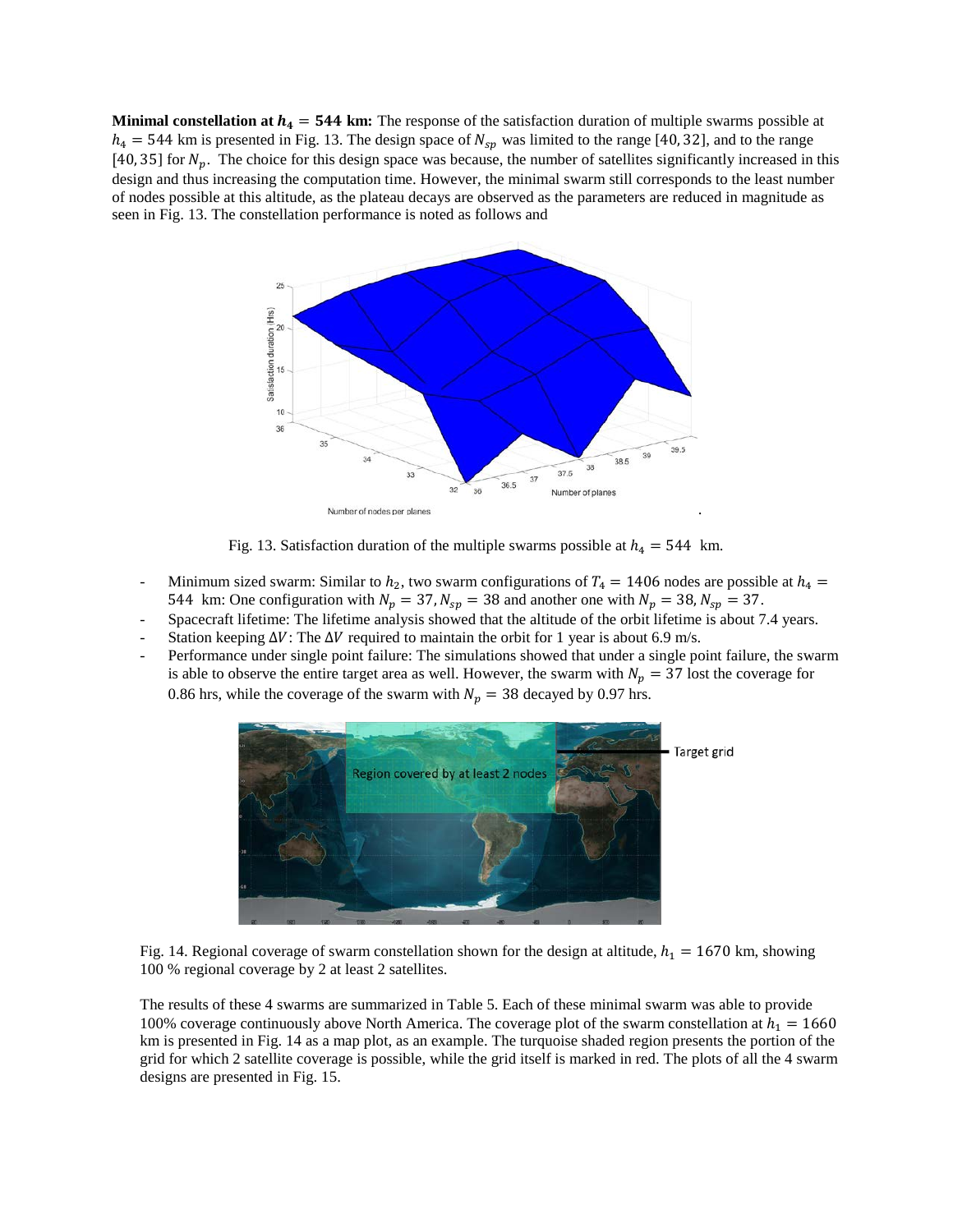| $h$ [km] | $N_p$    | $N_{sp}$ | T    | Orbital life, if<br>applicable<br>[years] | Station keeping $\Delta V$<br>[(m/s)/year] | Coverage decay from<br>single node failure<br>[hrs/day] |
|----------|----------|----------|------|-------------------------------------------|--------------------------------------------|---------------------------------------------------------|
| 1660     | 15       | 12       | 180  | N <sub>o</sub>                            | 0.005                                      | 3.8                                                     |
| 1240     | 16<br>18 | 18<br>16 | 288  | N <sub>0</sub>                            | 0.024                                      | 2.5<br>2.4                                              |
|          |          |          |      |                                           |                                            |                                                         |
| 871      | 25       | 21       | 525  | No                                        | 0.14                                       | 1.7                                                     |
| 544      | 37       | 38       | 1406 | 7.4 years                                 | 6.9                                        | 0.86                                                    |
|          | 38       | 37       |      |                                           |                                            | 0.97                                                    |

Table 5. Summary of results of the 4 constellations designed.

It can be seen from Table 5. that as the operational altitude of the swarm increases, the number of nodes required for the required coverage decreases. This pattern agrees with  $(5)$ , since as the  $h$  increases,  $\rho$  decreases in magnitude, which indicates that the spacecraft can observe larger portions of the target region than at lower altitudes, therefore fewer nodes are required to observe the target region. A consequence of this is that the coverage decay in case of single point failures is more at these altitudes as seen in Table 5. Another added advantage of the higher altitude orbits is that the absence of atmosphere makes the nodes maintain their orbits for longer times than lower altitude orbits, and therefore the station keeping  $\Delta V$  is also less at these altitudes. A key point to be observed is that all the 4 configurations were able to observe the complete target area with atleast 2 spacecrafts, which suggests that a swarm constellation is well placed to withstand single point failures.

Therefore, a minimum sized swarm can be deployed at any of the 4 RGT altitudes mentioned above. The RGT condition ensures that their orbit pattern repeats every day. Deploying the swarm at higher LEO altitudes can ensure long life and minimal station keeping. On the other hand, low altitude orbits in LEO require more fuel but are more tolerable to single point failures. At this point in the design, additional mission constraints such as launch costs, and ground station constraints can further constrain the specific operating altitude.



Fig. 15. Plots of the 4 swarm constellations presented in Table 5. The yellow region over the surface of the Earth is the field of view of each spacecraft. For the altitudes where 2 configurations are possible, the configuration of the minimum number of planes is presented.